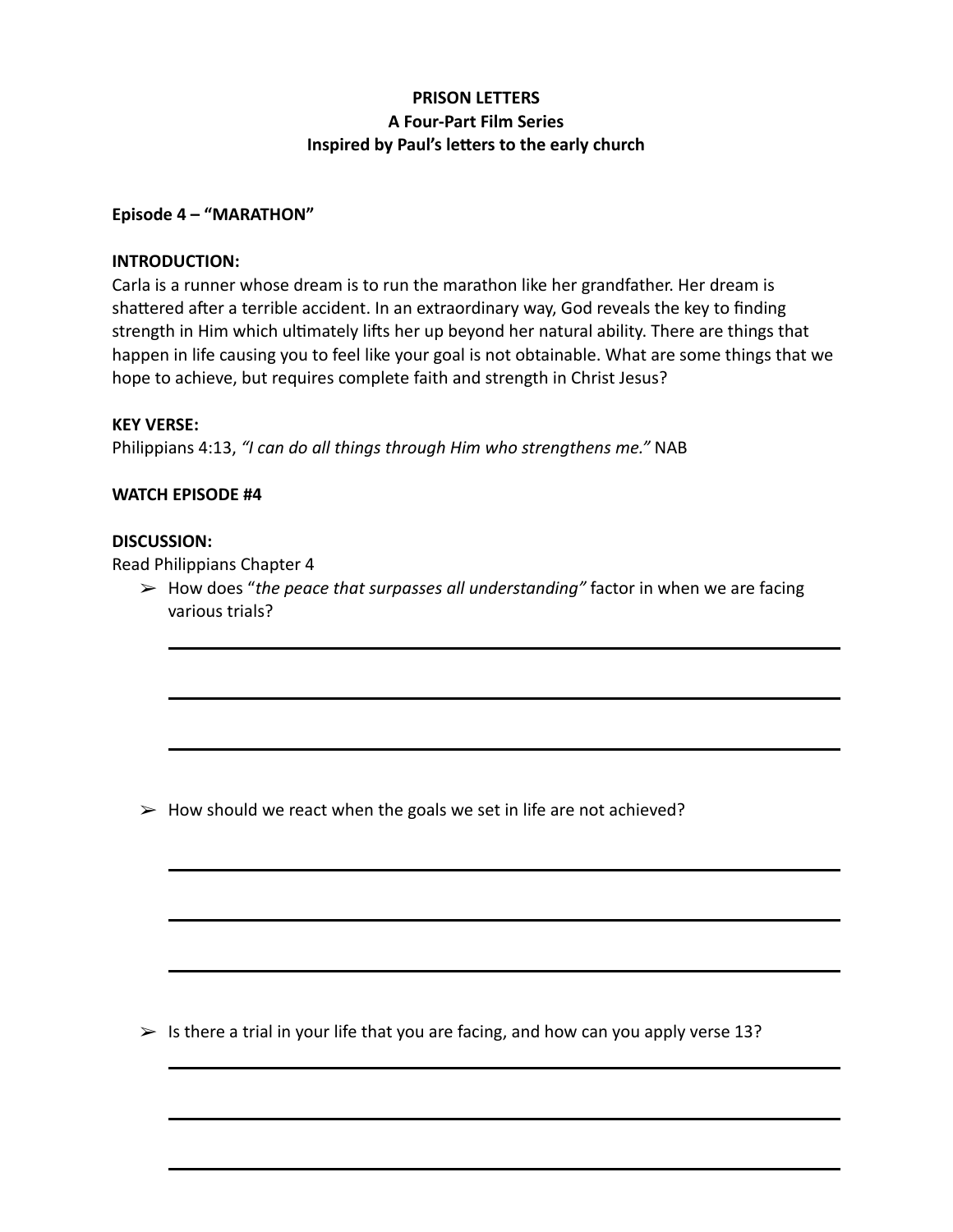➢ Discussion: God's desire is to reveal Himself in difficult times. Can you recall any times in your past where you knew and experienced a visitation from God in your darkest time?

➢ Verse 13, "*I can do all things through Him who strengthens me"*? What is the "all" that Paul is talking about in this scripture verse?

 $\triangleright$  Is there someone you know going through their darkest hour? How can you be an encouragement to them? Read verse 16.

 $\triangleright$  How do we overcome the anxious feelings that we face in our situation? Paul sites three things that we need to do in verse 6.